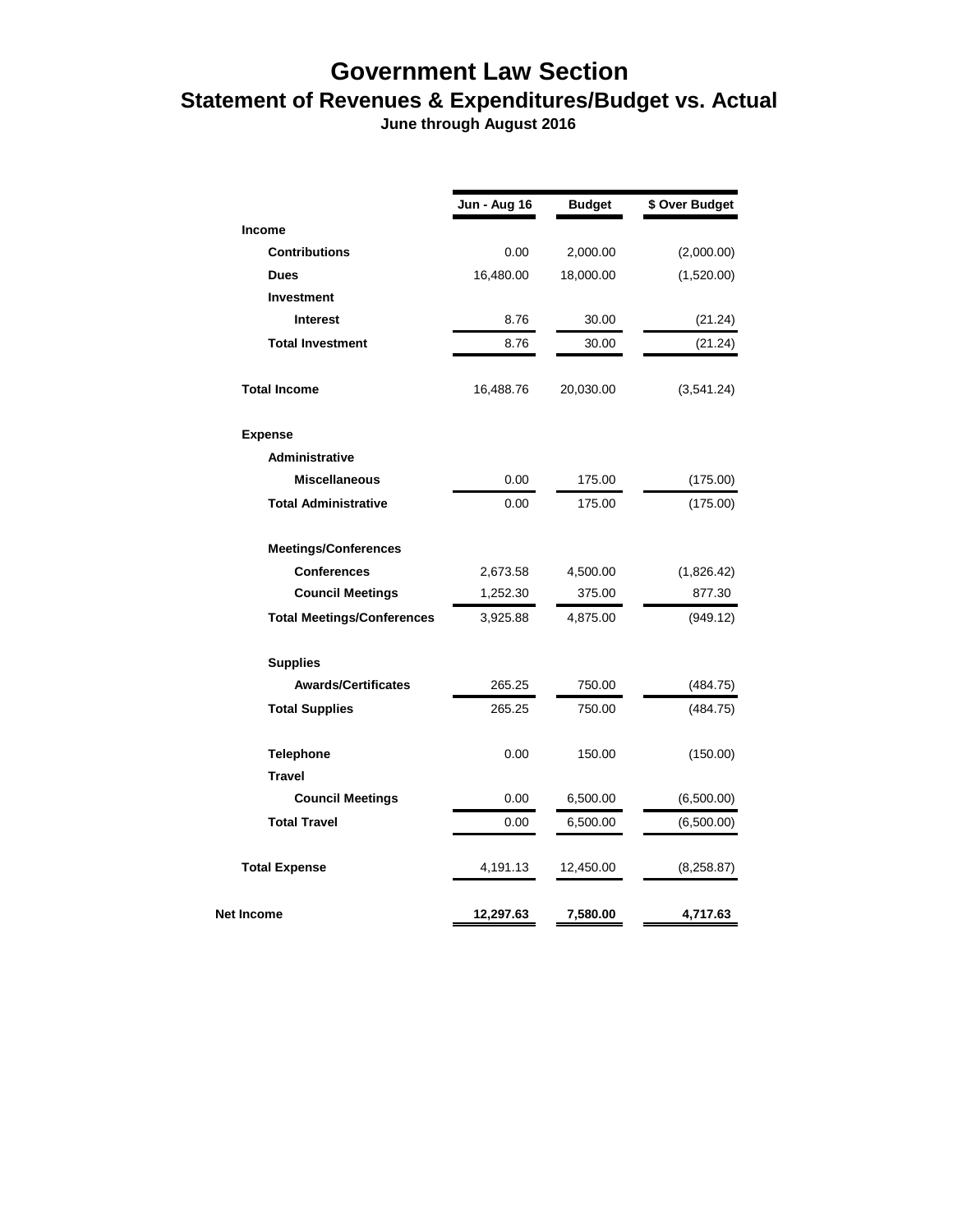## **Government Law Section Rev & Exp Prev Year Comparison**

 **June through August 2016**

|                                   | <b>Jun - Aug 16</b> | <b>Jun - Aug 15</b> | \$ Change  | % Change    |
|-----------------------------------|---------------------|---------------------|------------|-------------|
| <b>Income</b>                     |                     |                     |            |             |
| <b>Contributions</b>              | 0.00                | 2,000.00            | (2,000.00) | $(100.0\%)$ |
| <b>Dues</b>                       | 16,480.00           | 16,180.00           | 300.00     | 1.85%       |
| <b>Investment</b>                 |                     |                     |            |             |
| <b>Interest</b>                   | 8.76                | 7.41                | 1.35       | 18.22%      |
| <b>Total Investment</b>           | 8.76                | 7.41                | 1.35       | 18.22%      |
| <b>Total Income</b>               | 16,488.76           | 18,187.41           | (1,698.65) | $(9.34\%)$  |
| <b>Expense</b>                    |                     |                     |            |             |
| Administrative                    |                     |                     |            |             |
| <b>Miscellaneous</b>              | 0.00                | 87.50               | (87.50)    | $(100.0\%)$ |
| <b>Total Administrative</b>       | 0.00                | 87.50               | (87.50)    | $(100.0\%)$ |
| <b>Meetings/Conferences</b>       |                     |                     |            |             |
| <b>Conferences</b>                | 2,673.58            | 350.00              | 2,323.58   | 663.88%     |
| <b>Council Meetings</b>           | 1,252.30            | 0.00                | 1,252.30   | 100.0%      |
| <b>Total Meetings/Conferences</b> | 3,925.88            | 350.00              | 3,575.88   | 1,021.68%   |
| <b>Supplies</b>                   |                     |                     |            |             |
| <b>Awards/Certificates</b>        | 265.25              | 421.50              | (156.25)   | (37.07%)    |
| <b>Total Supplies</b>             | 265.25              | 421.50              | (156.25)   | (37.07%)    |
| <b>Travel</b>                     |                     |                     |            |             |
| <b>Council Meetings</b>           | 0.00                | 1,951.02            | (1,951.02) | $(100.0\%)$ |
| <b>Total Travel</b>               | 0.00                | 1,951.02            | (1,951.02) | $(100.0\%)$ |
| <b>Total Expense</b>              | 4,191.13            | 2,810.02            | 1,381.11   | 49.15%      |
| Net Income                        | 12,297.63           | 15,377.39           | (3,079.76) | (20.03%)    |